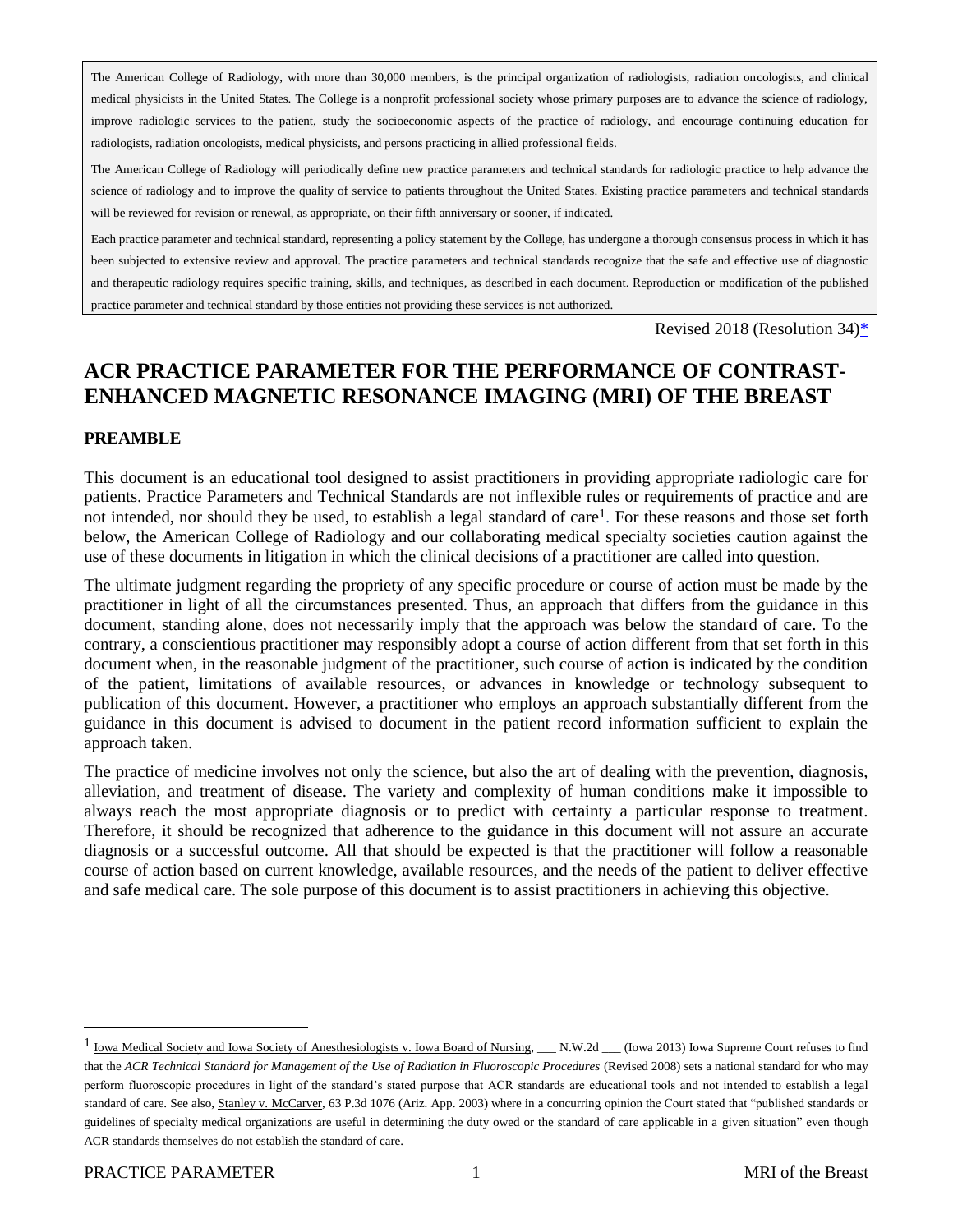### **I. INTRODUCTION**

Magnetic resonance imaging (MRI) of the breast is a useful tool for the detection and characterization of breast disease, assessment of local disease extent, evaluation of treatment response, and guidance for biopsy and localization. MRI findings should be correlated with clinical history, physical examination findings, and the results of mammography and any other prior breast imaging.

## **II. CURRENT INDICATIONS**

- A. Current indications for breast MRI include, but are not limited to, the following:
	- 1. Screening
		- a. High-risk patients Clinical trials from the United States and Europe have demonstrated that breast MRI can significantly improve the detection of cancer that is otherwise clinically, mammographically, and sonographically occult [\[1-12\]](#page-7-0). Breast MRI is indicated in the surveillance of women with greater than or equal to 20% lifetime risk of breast cancer (for example, individuals with genetic predisposition to breast cancer as determined by either gene testing or family pedigree, or individuals with a history of mantle radiation for Hodgkin lymphoma ) [\[13\]](#page-7-1). High-risk patients may be referred for annual screening breast MRI in addition to mammography, preferably after risk assessment and counseling either by personnel trained in the assessment of hereditary breast cancer or by a referring physician who has used a breast cancer risk assessment model. Although there is no direct evidence that MRI reduces mortality, supplementing annual screening with MRI facilitates early disease detection in high-risk patients [\[13\]](#page-7-1).
		- b. Intermediate-risk patients Breast MRI may be considered as a supplement to mammography to screen women at moderately elevated risk of breast cancer (15%-20%). Annual screening MRI is recommended for women with a personal history of breast cancer and dense tissue or for those diagnosed with breast cancer under the age of 50 [\[14\]](#page-7-2).
		- c. Bilateral breast MRI for patients with a newly diagnosed breast malignancy can detect occult malignancy in the contralateral breast in at least 3% to 5% of patients [\[15-20\]](#page-7-3).Contralateral breast MRI screening in the newly diagnosed cancer patient may reduce the incidence of metachronous contralateral cancer [\[21\]](#page-7-4).
		- d. For patients with breast augmentation While the integrity of silicone implants can be determined by noncontrast breast MRI, the use of contrast may be indicated in the evaluation of patients with silicone or saline implants and/or free injections with silicone, paraffin, or polyacrylamide gel in whom mammography is difficult. Additionally, patients who have undergone implant reconstruction following lumpectomy or mastectomy for breast cancer may benefit from contrast-enhanced breast MRI screening (see 3a).
- 2. Extent of disease
	- a. Invasive carcinoma and ductal carcinoma in situ (DCIS) Breast MRI may be useful to determine the extent of disease and the presence of multifocality and multicentricity in patients with invasive carcinoma and DCIS. Multiple clinical trials in the United States and Europe show that, on average, MRI can detect occult disease in the ipsilateral breast (containing the index malignancy) in approximately 15% of patients, with ranges reported from 12% to 27% and disease in the contralateral breast in 4 3% to 5% of patients [\[15](#page-7-3)[,16](#page-7-5)[,22-29\]](#page-8-0). MRI determines disease extent more accurately than mammography and physical examination in many patients. It remains to be shown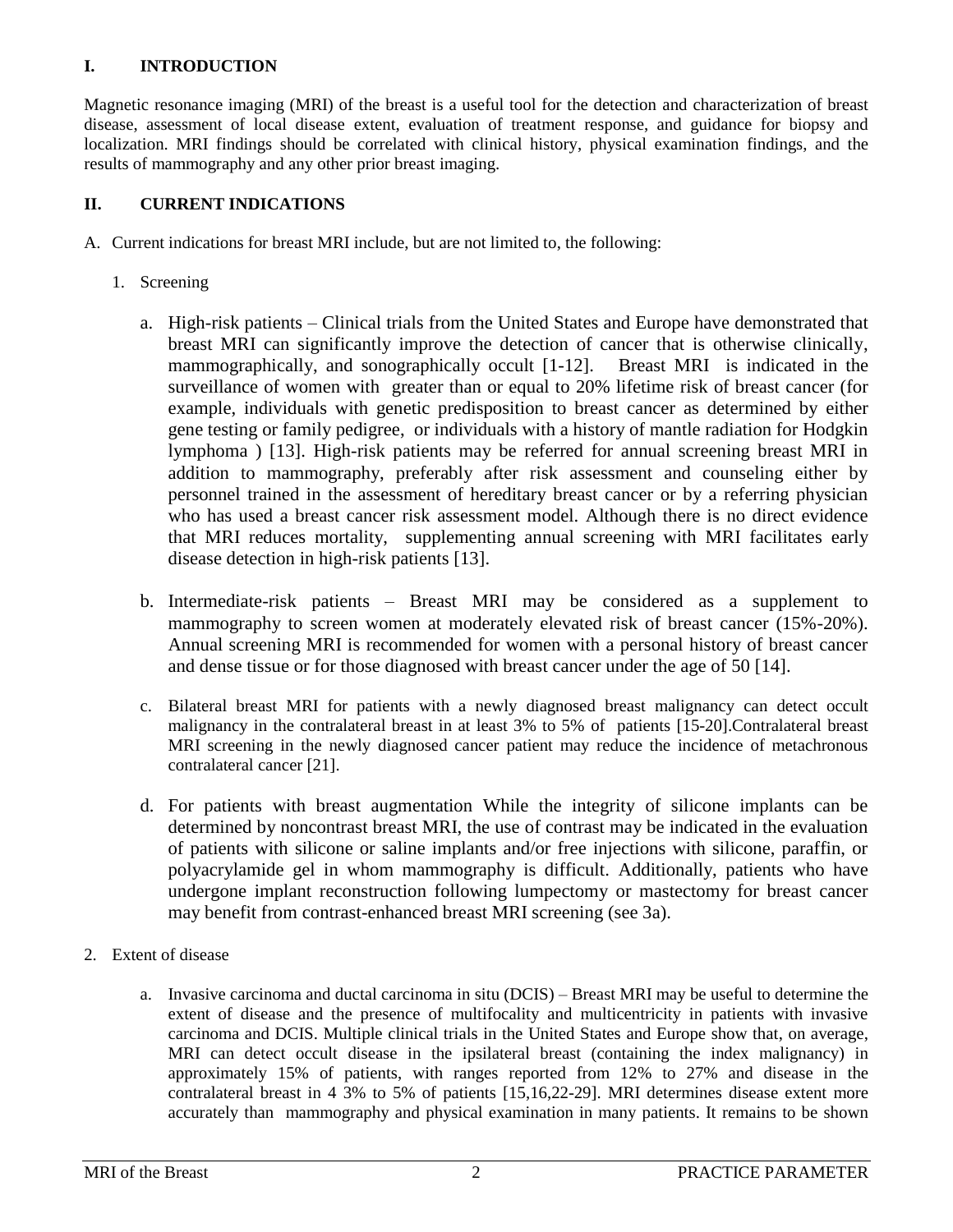conclusively, however, that this increased accuracy decreases posttreatment recurrence rates or surgical re-excision.

- b. Invasion deep to fascia MRI evaluation of breast carcinoma prior to surgical treatment may be useful in both mastectomy and breast conservation candidates to define the relationship of the tumor to the muscular fascia and identify any extension into the pectoralis major, serratus anterior, and/or intercostal muscles [\[30,](#page-8-1)[31\]](#page-8-2).
- c. Postlumpectomy with positive margins Breast MRI may be useful for subsequent surgical planning to identify occult multicentric or multifocal malignancy in the evaluation of patients whose pathology specimens demonstrate close or positive margins [\[32\]](#page-8-3).
- d. Neoadjuvant chemotherapy Breast MRI may be useful before, during, and/or after chemotherapy to evaluate treatment response and the extent of residual disease prior to surgical treatment. If used for this purpose, a pretreatment MRI is recommended [\[33-35\]](#page-8-4) to facilitate assessment of subsequent treatment response. MRI-compatible localization tissue markers should be placed prior to neoadjuvant chemotherapy to indicate the location of the tumor in the event of complete response [\[36](#page-8-5)[,37\]](#page-8-6).
- 3. Additional evaluation of clinical or imaging findings
	- a. Recurrence of breast cancer Breast MRI may be useful in women with a prior history of breast cancer and suspected recurrence when clinical, mammographic, and/or sonographic findings are inconclusive [\[38\]](#page-8-7).
	- b. Metastatic cancer when the primary is unknown and suspected to be of breast origin MRI may be useful in patients presenting with axillary or distant metastatic disease and no mammographic or physical findings of primary breast carcinoma. Clinical trials demonstrate that breast MRI can locate the primary tumor in over half of women presenting with metastatic axillary lymph adenopathy of occult breast origin [\[39-42\]](#page-8-8).
	- c. Lesion characterization In rare cases, breast MRI may be indicated when other diagnostic imaging examinations, such as ultrasound and mammography (with or without tomosynthesis), and physical examination are inconclusive for the presence of breast cancer and biopsy cannot be performed (eg, possible architectural distortion on only one mammographic view without a sonographic correlate) [\[43-49\]](#page-9-0). MRI may also considered when the clinical suspicion is very high and mammography and ultrasound are normal, such as bloody nipple discharge [\[50\]](#page-9-1). MRI should not precede or replace diagnostic mammography and ultrasound to evaluate clinical signs or symptoms in the breast or to evaluate lesions identified on screening mammography.
	- d. Postoperative tissue reconstruction Breast MRI may be useful in the evaluation of suspected cancer recurrence in patients with tissue transfer flaps. Breast MRI may also be helpful in differentiating between recurrence and fat necrosis in patients with a history of breast cancer who have undergone autologous fat grafting.
	- e. MRI-guided biopsy MRI is indicated for guidance of interventional procedures such as vacuumassisted biopsy and preoperative wire localization for lesions that are occult on mammography or sonography and demonstrable only with MRI.
- B. Other Considerations
	- 1. Screening of general population

Routine screening breast MRI currently is not recommended for asymptomatic, average-risk women.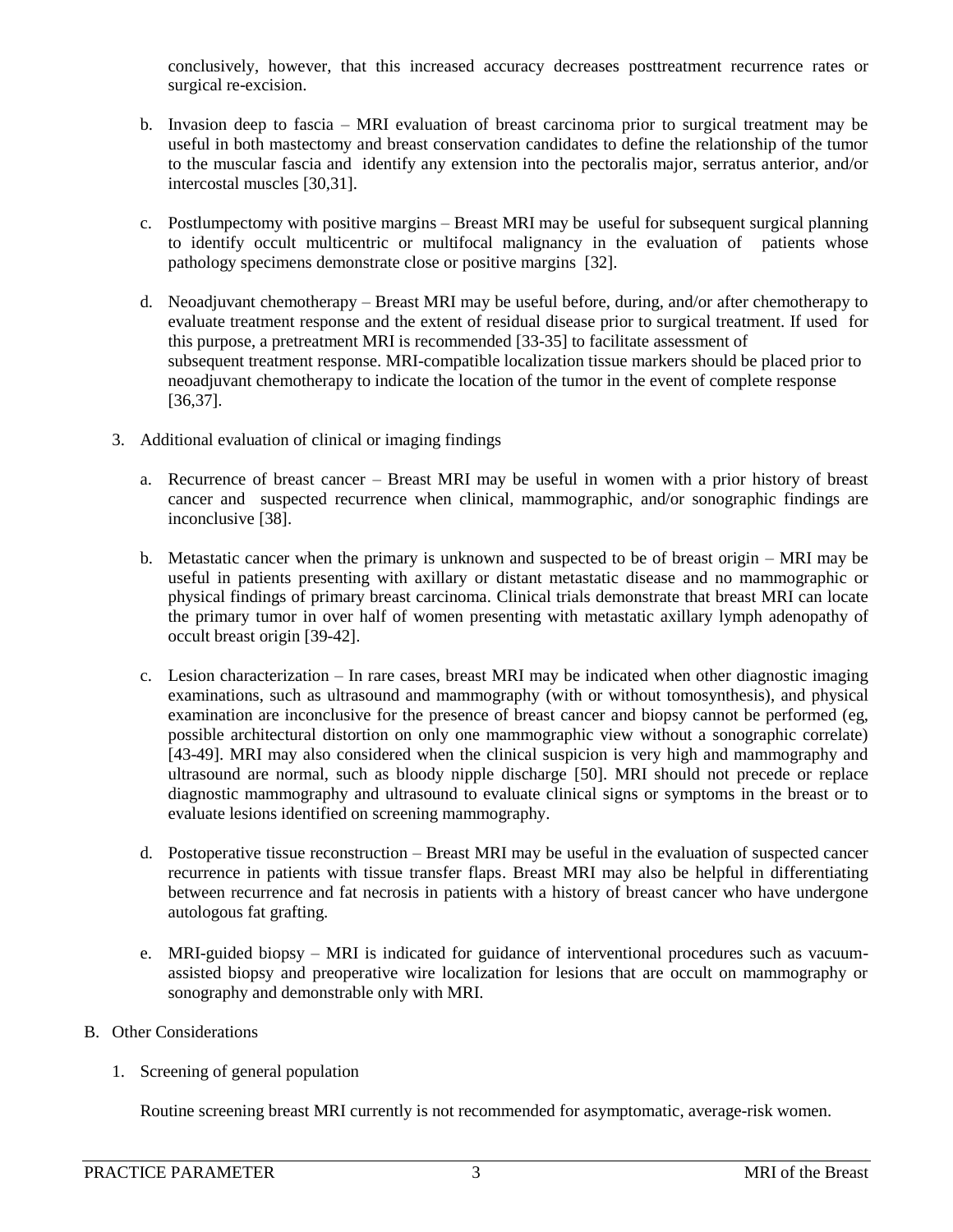2. False positives

Breast MRI may yield findings that are not evident clinically or on mammography or ultrasound. The findings may or may not be clinically significant. As with mammography or any other test, false-positive results can be expected. The additional abnormalities detected on MRI may result in a follow-up examination or recommendation for biopsy. Published results for MRI-directed biopsy are similar to those for mammography [\[51](#page-9-2)[,52\]](#page-9-3).

3. Treatment planning

MRI findings in breast cancer patients may change their planned treatment. Caution should be exercised in altering management based on MRI findings alone without biopsy confirmation. Additional biopsies and/or correlation with other clinical and imaging information should be used together with clinical judgment. There currently is no evidence that identification of additional ipsilateral or contralateral occult malignancies improves patient outcomes.

4. Inappropriate uses of breast MRI

MRI should not supplant careful problem-solving mammographic views or ultrasound in the diagnostic setting. Because MRI will miss some cancers that mammography will detect, it should not be used as a substitute for screening mammography. MRI should not be used in lieu of biopsy of a suspicious finding identifiable by mammography, ultrasound, or clinical examination.

5. Abbreviated (Fast) MRI protocols

Recent preliminary studies have reported shortened or abbreviated MRI protocols to have similar sensitivities and specificities compared to a full MRI protocol [\[53-57\]](#page-9-4). Such shortened MRI protocols could make contrast-enhanced MRI more cost effective as a screening tool.

# **III. SAFETY GUIDELINES AND POSSIBLE CONTRAINDICATIONS**

See the ACR Practice Parameter [for Performing and Interpreting Magnetic Resonance Imaging \(MRI\),](https://www.acr.org/-/media/ACR/Files/Practice-Parameters/MR-Perf-Interpret.pdf) the [ACR](https://www.acr.org/Clinical-Resources/Contrast-Manual)  [Manual on Contrast Media,](https://www.acr.org/Clinical-Resources/Contrast-Manual) and the [ACR Guidance Document on](http://onlinelibrary.wiley.com/doi/10.1002/jmri.24011/pdf) MR Safe Practices [\[57-60\]](#page-9-5).

Peer-reviewed literature pertaining to MR safety should be reviewed on a regular basis [\[54](#page-9-6)[,55](#page-9-7)[,61](#page-9-8)[,62\]](#page-9-9).

# **IV. QUALIFICATIONS AND RESPONSIBILITIES OF PERSONNEL**

See the ACR Practice Parameter [for Performing and Interpreting Magnetic Resonance Imaging \(MRI\)](https://www.acr.org/-/media/ACR/Files/Practice-Parameters/MR-Perf-Interpret.pdf) [\[59\]](#page-9-10).

In addition, interpreting physicians should have knowledge and expertise in breast disease and breast imaging diagnosis. Facilities performing breast MRI should have the capacity to perform mammographic correlation, directed breast ultrasound, and MRI-guided intervention or create a referral arrangement with a cooperating facility that can provide these services. If MRI-guided breast biopsy is performed, histopathologic results should be available to the interpreting physician as well as the procedural physician.

# **V. SPECIFICATIONS OF THE EXAMINATION**

Patients should undergo standard mammography in addition to breast MRI (unless patient consideration precludes X-ray imaging), and the mammographic study images and report should be available for review. Additionally, an attempt should be made to obtain prior breast MRI studies for comparison. If the patient has had recent biopsy(ies) and/or excisional surgery, the histopathologic results should also be available for review.

The written or electronic request for MRI of the breast should provide sufficient information to demonstrate the medical necessity of the examination and allow for its proper performance and interpretation.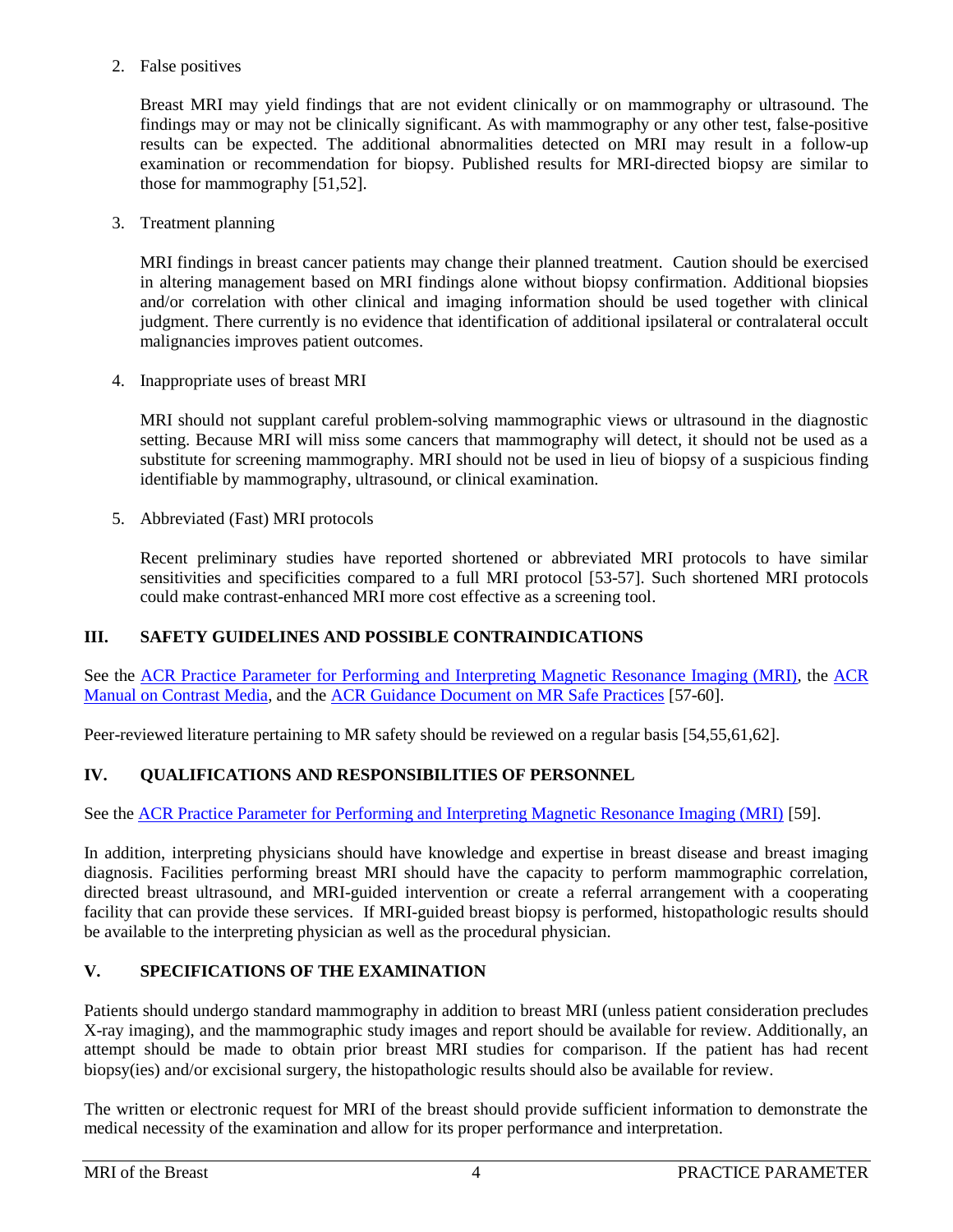Documentation that satisfies medical necessity includes 1) signs and symptoms and/or 2) relevant history (including known diagnoses). Additional information regarding the specific reason for the examination or a provisional diagnosis would be helpful and may at times be needed to allow for the proper performance and interpretation of the examination.

The request for the examination must be originated by a physician or other appropriately licensed health care provider. The accompanying clinical information should be provided by a physician or other appropriately licensed health care provider familiar with the patient's clinical problem or question and consistent with the stated scope of practice requirements. (ACR Resolution 35, adopted in 2006 – revised in 2016, Resolution 12-b)

#### A. Patient Selection and Preparation

The physician responsible for the breast MRI should supervise patient selection and preparation. Patients should be interviewed and screened for possible contraindications for MRI as discussed in section III. Patients suffering from anxiety or claustrophobia may require sedation or additional assistance. Administration of anxiolysis or moderate sedation may be needed to achieve a successful examination (see the [ACR–SIR Practice Parameter for](https://www.acr.org/-/media/ACR/Files/Practice-Parameters/Sed-Analgesia.pdf)  [Sedation/Analgesia\)](https://www.acr.org/-/media/ACR/Files/Practice-Parameters/Sed-Analgesia.pdf) [\[63\]](#page-9-11). A recovery area is necessary, and appropriate personnel must be available to monitor the patient following sedation. Sedation must be administered in accordance with institutional policy and state and federal law by a physician or by a nurse with training in cardiopulmonary resuscitation.

Increased parenchymal enhancement has been observed normally during the secretory phase of the menstrual cycle. This normal enhancement may give rise to false positive and false negative MRI scans. It is therefore recommended that breast MRI scans be performed during the second week of the menstrual cycle for patients undergoing screening examinations. This may not be warranted for women undergoing evaluation for breast cancer treatment planning.

#### B. Facility Requirements

Appropriate emergency equipment with medications must be immediately available to treat adverse reactions associated with administered medications. The equipment and medications should be monitored for inventory and drug expiration dates on a regular basis. The equipment, medications, and other emergency support must also be appropriate for the range of ages and sizes in the patient population.

#### **VI. DOCUMENTATION**

Reporting should be in accordance with the [ACR Practice Parameter](https://www.acr.org/-/media/ACR/Files/Practice-Parameters/CommunicationDiag.pdf) for Communication of Diagnostic Imaging [Findings](https://www.acr.org/-/media/ACR/Files/Practice-Parameters/CommunicationDiag.pdf) [\[64\]](#page-9-12). The report should follow the guidelines for terminology, including descriptions of lesion features and location, as published in the ACR BI-RADS® Lexicon for Breast MRI. Analysis of abnormalities on breast MRI ought to consider both morphologic and kinetic features of the abnormality. The BI-RADS assessment category should be included in the conclusion of the report [\[65\]](#page-10-1).

#### **VII. EQUIPMENT SPECIFICATIONS**

The MRI equipment specifications and performance must meet all state and federal requirements. The requirements include, but are not limited to, specifications of maximum static magnetic field strength, maximum rate of change of magnetic field strength (dB/dT), maximum radiofrequency power deposition (specific absorption rate), and maximum acoustic noise levels [\[65](#page-10-1)[,66\]](#page-10-2).

#### Technical Guidelines

1. Resolution, contrast, and field strength – The selection of field strength is a major technical decision. A 1.5T magnet has traditionally been considered a minimum technical recommendation because of the relationship between field strength and resolution. However, improvements in other components of the scanning process have resulted in improved scan quality at lower field strengths. High spatial and temporal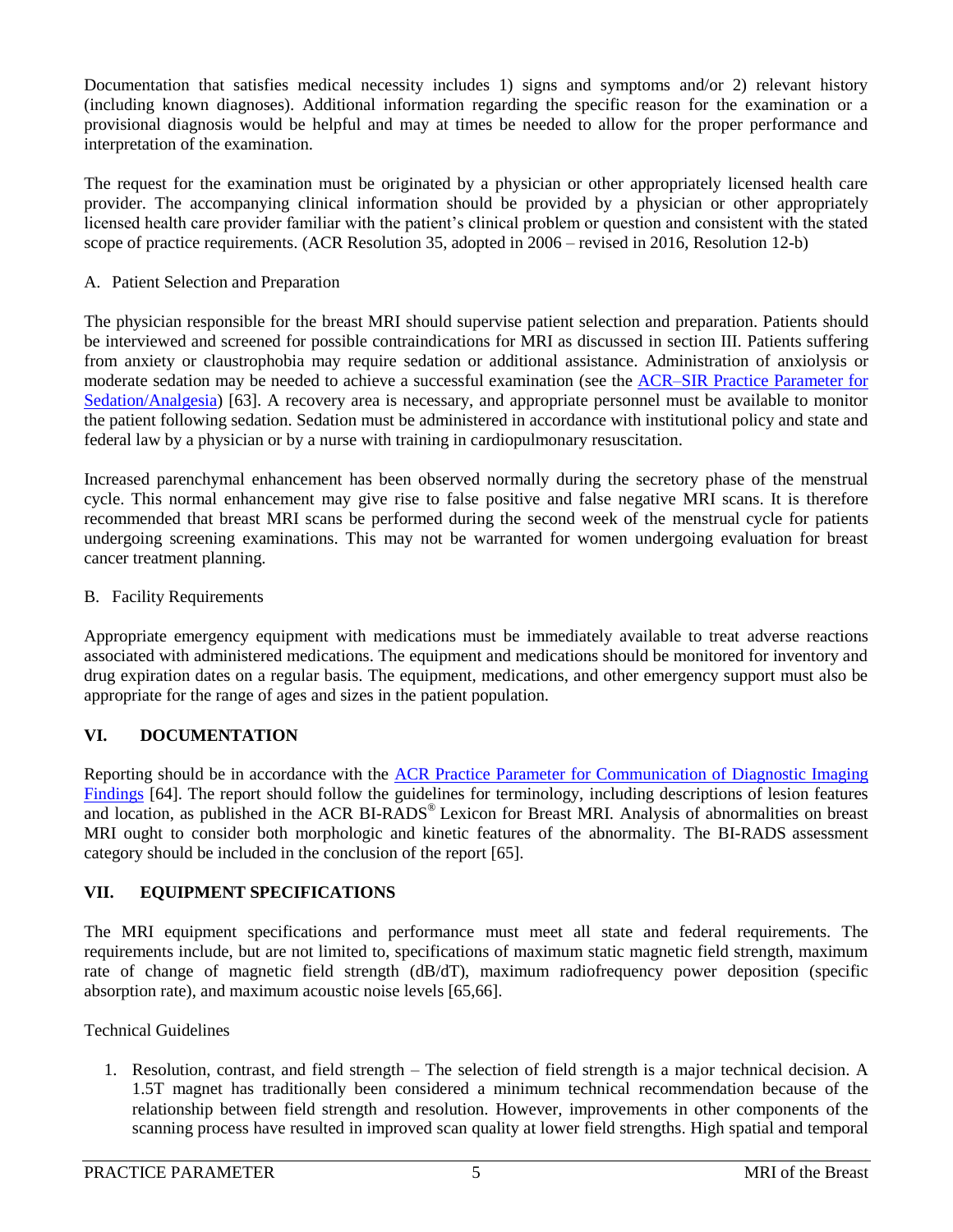resolutions are needed to detect and characterize small abnormalities on MRI. The slice thickness should be 3 mm or less, and in-plane pixel resolution should be 1 mm or less to minimize volume-averaging effects. Optimized contrast between tumor and surrounding tissue is important. When high-resolution images are being obtained, chemical fat suppression is helpful as a method to reduce fat signal while preserving the signal-to-noise ratio. Sole reliance on subtraction imaging for assessment of enhancement may result in misregistration due to patient motion; use of fat suppression is recommended on sequences used to assess contrast enhancement. Some protocols may incorporate both fat suppression and subtraction. Motion correction may be helpful in reducing artifacts encountered with image subtraction.Simultaneous bilateral imaging – Simultaneous bilateral high-resolution imaging should be performed as the breasts are symmetric organs. Contrast – Gadolinium contrast enhancement is required for the evaluation of breast parenchyma but is not necessary in the evaluation of implant integrity in asymptomatic average-risk patients. Gadolinium contrast should be administered as a bolus with a standard dose of 0.1 mmol/kg followed by a saline flush of at least 10 ml.

- 2. Scan time A precontrast scan is obtained. Scan time in relation to contrast injection is extremely important for lesion characterization. Kinetic information should be reported and based on enhancement data determined at specified intervals separated by 4 minutes or less. Imaging sites should have adequately short temporal resolution for accurate capture of lesion kinetics. Computer-aided detection (CAD) software is commonly used at image interpretation to manage large datasets and highlight kinetic information.
- 3. Contrast Gadolinium contrast enhancement is required for the evaluation of breast parenchyma but is not necessary in the evaluation of implant integrity in asymptomatic average-risk patients. Gadolinium contrast should be administered as a bolus with a standard dose of 0.1 mmol/kg followed by a saline flush of at least 10 ml.
- 4. Scan time A precontrast scan is obtained. Scan time in relation to contrast injection is extremely important for lesion characterization. Kinetic information should be reported and based on enhancement data determined at specified intervals separated by 4 minutes or less. Imaging sites should have adequately short temporal resolution for accurate capture of lesion kinetics. Computer-aided detection (CAD) software is commonly used at image interpretation to manage large datasets and highlight kinetic information.
- 5. Examinations should be performed with a dedicated bilateral breast MRI coil.

### **VIII. QUALITY CONTROL AND IMPROVEMENT, SAFETY, INFECTION CONTROL, AND PATIENT EDUCATION**

Policies and procedures related to quality, patient education, infection control, and safety should be developed and implemented in accordance with the ACR Policy on Quality Control and Improvement, Safety, Infection Control, and Patient Education appearing under the heading *Position Statement on QC & Improvement, Safety, Infection Control*, *and Patient Education* on the ACR website [\(https://www.acr.org/Clinical-Resources/Practice-](https://www.acr.org/Clinical-Resources/Practice-Parameters-and-Technical-Standards)[Parameters-and-Technical-Standards\)](https://www.acr.org/Clinical-Resources/Practice-Parameters-and-Technical-Standards).

Equipment monitoring should be in accordance with the ACR–AAPM Technical [Standard for Diagnostic Medical](https://www.acr.org/-/media/ACR/Files/Practice-Parameters/MR-Equip.pdf)  Physics [Performance Monitoring of Magnetic Resonance Imaging \(MRI\) Equipment,](https://www.acr.org/-/media/ACR/Files/Practice-Parameters/MR-Equip.pdf) including testing of the breast coil(s) by a Qualified Medical Physicist or Qualified Medical Scientist [\[67\]](#page-10-3).

Examinations should be systematically reviewed and evaluated as part of the overall quality improvement program at the facility. Monitoring should evaluate the accuracy of interpretation as well as the appropriateness of indications for the examinations. Complications and adverse events or activities that may have the potential for sentinel events must be monitored, analyzed, reported, and periodically reviewed to identify opportunities to improve patient care. These data should be collected in a manner that complies with statutory and regulatory peerreview procedures in order to ensure the confidentiality of the peer-review process.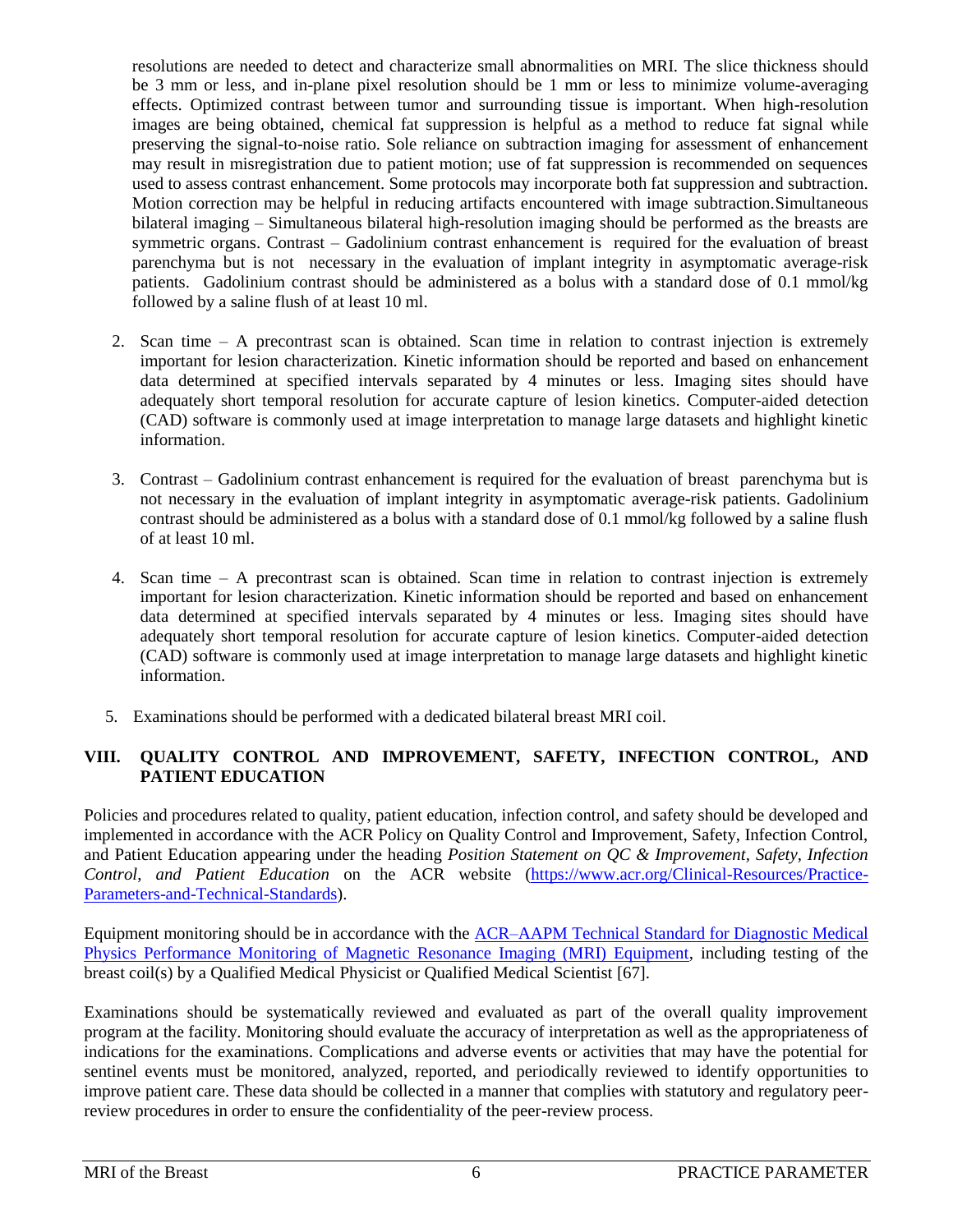Each facility should establish and maintain a medical outcome audit program to follow up positive assessments and to correlate pathology results with the interpreting physician's findings. (If the facility does not perform MRIguided intervention, it should have access to correlative pathology results from the accredited facility with which it has a referral arrangement.) As above, such audits should encompass interpretation accuracy and examination appropriateness. Facilities should use the BI-RADS final assessment codes and terminology for reporting and tracking outcomes. The BI-RADS Atlas contains guidance on monitoring outcomes and conducting audits [\[53\]](#page-9-4). Summary statistics and comparisons generated for each physician and for each facility should be reviewed annually by the lead interpreting physician.

#### **ACKNOWLEDGEMENTS**

This practice parameter was revised according to the process described under the heading *The Process for Developing ACR Practice Parameters and Technical Standards* on the ACR website [\(https://www.acr.org/Clinical-Resources/Practice-Parameters-and-Technical-Standards\)](https://www.acr.org/Clinical-Resources/Practice-Parameters-and-Technical-Standards) by the Committee Practice Parameters – Breast Imaging of the ACR Commission on Breast Imaging.

Principal Reviewer: Catherine S. Giess, MD

Committee on Practice Parameters – Breast Imaging (ACR Committee responsible for sponsoring the draft through the process)

Mary S. Newell, MD, FACR, Chair Susan O. Holley, MD Catherine S. Giess, MD, Vice-Chair Lillian K. Ivansco, MD, MPH Amy D. Argus, MD John M. Lewin, MD, FACR Phoebe Freer, MD Linda Moy, MD Sarah M. Friedewald, MD Karla A. Sepulveda, MD Carolyn A. Haerr, MD Karen S. Zheng, MD

Edward D. Green, MD Priscilla J. Slanetz, MD, MPH, FACR

Debra L. Monticciolo, MD, FACR, Chair, Commission on Breast Imaging Jacqueline Anne Bello, MD, FACR, Chair, Commission on Quality and Safety Matthew S. Pollack, MD, FACR, Chair, Committee on Practice Parameters and Technical Standards

Comments Reconciliation Committee

Mark D. Alson, MD, FACR, Chair Paul A. Larson, MD, FACR Samir B. Patel, MD, FACR, Co-Chair Michelle Lee, MD Jacqueline Anne Bello, MD, FACR Debra L. Monticciolo, MD, FACR R. James Brenner, MD, JD, FACR Linda Moy, MD Richard Duszak, Jr., MD, FACR Mary S. Newell, MD, FACR Peter R. Eby, MD, FACR Matthew S. Pollack, MD, FACR Catherine S. Giess, MD Timothy L. Swan, MD, FACR, FSIR Sally D. Herschorn, MD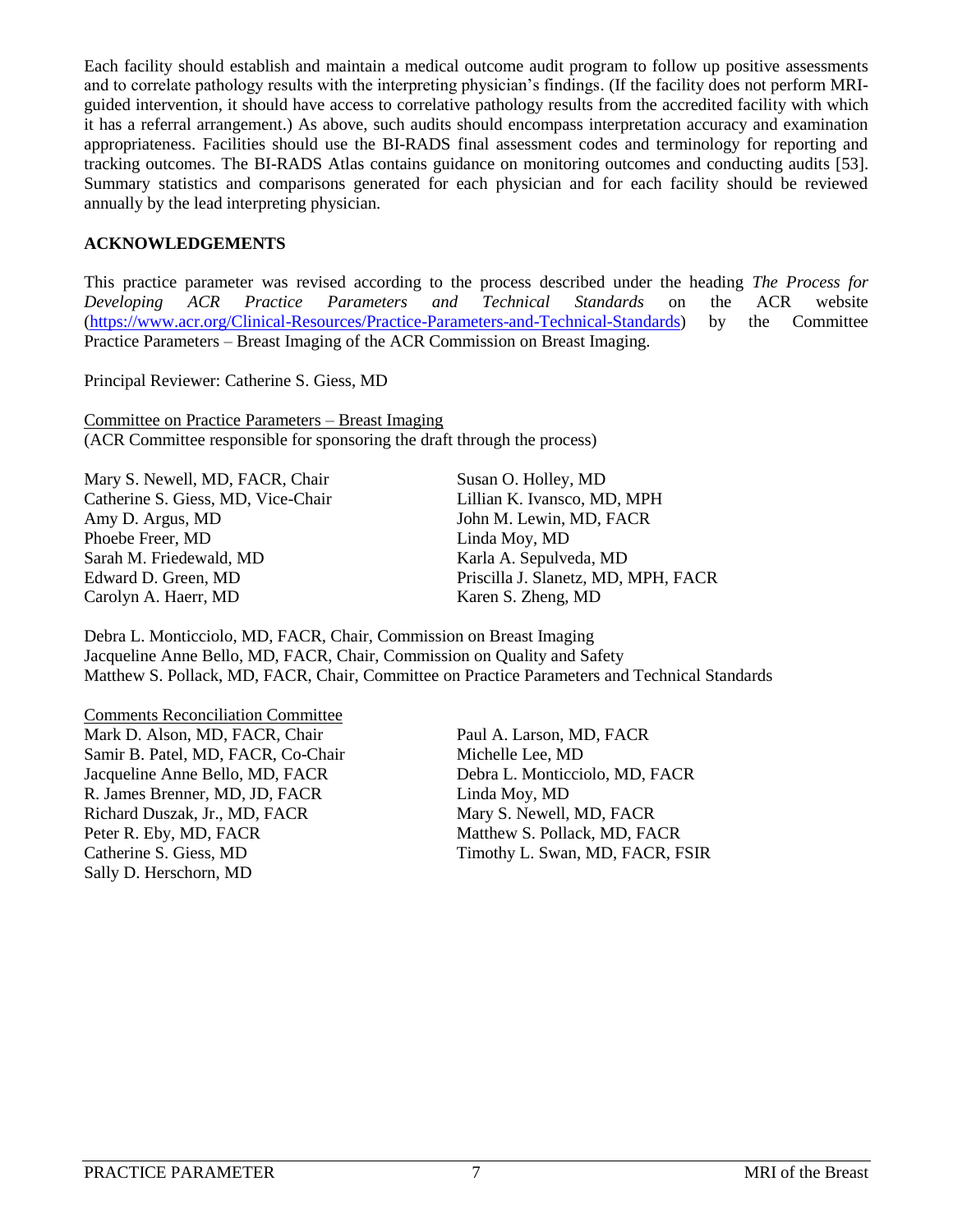#### **REFERENCES**

- <span id="page-7-0"></span>1. Berg WA, Zhang Z, Lehrer D, et al. Detection of breast cancer with addition of annual screening ultrasound or a single screening MRI to mammography in women with elevated breast cancer risk. *JAMA : the journal of the American Medical Association.* 2012;307(13):1394-1404.
- 2. Kriege M, Brekelmans CT, Boetes C, et al. Efficacy of MRI and mammography for breast-cancer screening in women with a familial or genetic predisposition. *The New England journal of medicine.* 2004;351(5):427- 437.
- 3. Kuhl C, Weigel S, Schrading S, et al. Prospective multicenter cohort study to refine management recommendations for women at elevated familial risk of breast cancer: the EVA trial. *Journal of clinical oncology : official journal of the American Society of Clinical Oncology.* 2010;28(9):1450-1457.
- 4. Leach MO, Boggis CR, Dixon AK, et al. Screening with magnetic resonance imaging and mammography of a UK population at high familial risk of breast cancer: a prospective multicentre cohort study (MARIBS). *Lancet.* 2005;365(9473):1769-1778.
- 5. Lehman CD, Blume JD, Weatherall P, et al. Screening women at high risk for breast cancer with mammography and magnetic resonance imaging. *Cancer.* 2005;103(9):1898-1905.
- 6. Morris EA, Liberman L, Ballon DJ, et al. MRI of occult breast carcinoma in a high-risk population. *AJR. American journal of roentgenology.* 2003;181(3):619-626.
- 7. Sardanelli F, Podo F, Santoro F, et al. Multicenter surveillance of women at high genetic breast cancer risk using mammography, ultrasonography, and contrast-enhanced magnetic resonance imaging (the high breast cancer risk italian 1 study): final results. *Investigative radiology.* 2011;46(2):94-105.
- 8. Warner E, Plewes DB, Hill KA, et al. Surveillance of BRCA1 and BRCA2 mutation carriers with magnetic resonance imaging, ultrasound, mammography, and clinical breast examination. *JAMA : the journal of the American Medical Association.* 2004;292(11):1317-1325.
- 9. Weinstein SP, Localio AR, Conant EF, Rosen M, Thomas KM, Schnall MD. Multimodality screening of high-risk women: a prospective cohort study. *Journal of clinical oncology : official journal of the American Society of Clinical Oncology.* 2009;27(36):6124-6128.
- 10. Kuhl CK, Schrading S, Leutner CC, et al. Mammography, breast ultrasound, and magnetic resonance imaging for surveillance of women at high familial risk for breast cancer. Journal of clinical oncology : official journal of the American Society of Clinical Oncology. 2005;23(33):8469-8476.
- 11. Lehman CD, Isaacs C, Schnall MD, et al. Cancer yield of mammography, MR, and US in high-risk women: prospective multi-institution breast cancer screening study. Radiology. 2007;244(2):381-388.
- 12. Raikhlin A, Curpen B, Warner E, Betel C, Wright B, Jong R. Breast MRI as an adjunct to mammography for breast cancer screening in high-risk patients: retrospective review. AJR. American journal of roentgenology. 2015;204(4):889-897.
- <span id="page-7-1"></span>13. Saslow D, Boetes C, Burke W, et al. American Cancer Society guidelines for breast screening with MRI as an adjunct to mammography. *CA: a cancer journal for clinicians.* 2007;57(2):75-89.
- <span id="page-7-2"></span>14. Monticciolo D, Newell M, Moy L, Niell BL, Monsees B, Sickles E. Breast cancer screening in women at higher than average risk: recommendations from the American College of Radiology. JACR. 2017;In Press.
- <span id="page-7-3"></span>15. Fischer U, Kopka L, Grabbe E. Breast carcinoma: effect of preoperative contrast-enhanced MR imaging on the therapeutic approach. *Radiology.* 1999;213(3):881-888.
- <span id="page-7-5"></span>16. Hollingsworth AB, Stough RG, O'Dell CA, Brekke CE. Breast magnetic resonance imaging for preoperative locoregional staging. *American journal of surgery.* 2008;196(3):389-397.
- 17. Lehman CD, Gatsonis C, Kuhl CK, et al. MRI evaluation of the contralateral breast in women with recently diagnosed breast cancer. *The New England journal of medicine.* 2007;356(13):1295-1303.
- 18. Liberman L, Morris EA, Kim CM, et al. MR imaging findings in the contralateral breast of women with recently diagnosed breast cancer. AJR. American journal of roentgenology. 2003;180(2):333-341.
- 19. Lee SG, Orel SG, Woo IJ, et al. MR imaging screening of the contralateral breast in patients with newly diagnosed breast cancer: preliminary results. Radiology. 2003;226(3):773-778.
- 20. Lehman CD, Blume JD, Thickman D, et al. Added cancer yield of MRI in screening the contralateral breast of women recently diagnosed with breast cancer: results from the International Breast Magnetic Resonance Consortium (IBMC) trial. Journal of surgical oncology. 2005;92(1):9-15; discussion 15-16.
- <span id="page-7-4"></span>21. Kim JY, Cho N, Koo HR, et al. Unilateral breast cancer: screening of contralateral breast by using preoperative MR imaging reduces incidence of metachronous cancer. Radiology. 2013;267(1):57-66.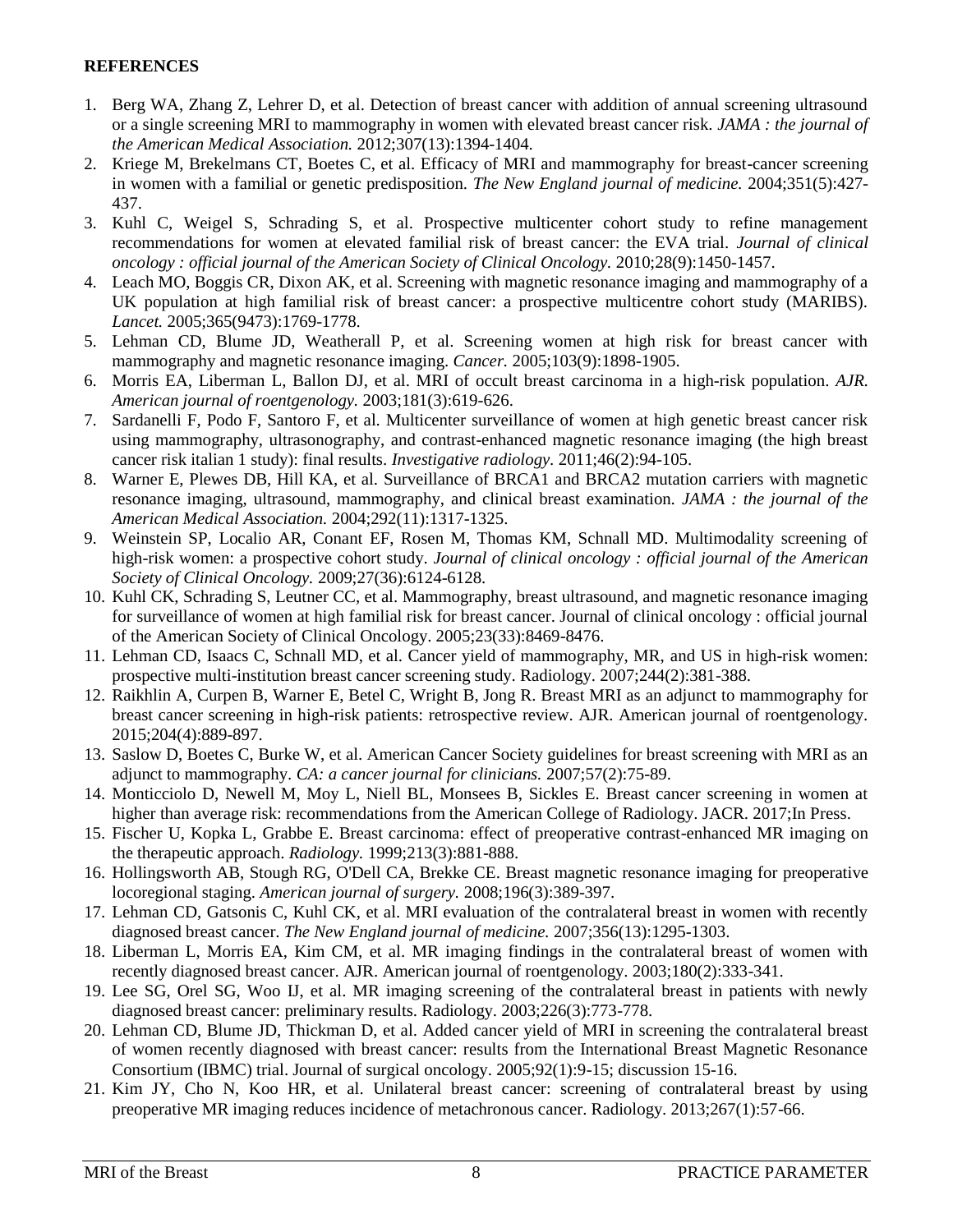- <span id="page-8-0"></span>22. Berg WA, Gutierrez L, NessAiver MS, et al. Diagnostic accuracy of mammography, clinical examination, US, and MR imaging in preoperative assessment of breast cancer. *Radiology.* 2004;233(3):830-849.
- 23. Gutierrez RL, DeMartini WB, Silbergeld JJ, et al. High cancer yield and positive predictive value: outcomes at a center routinely using preoperative breast MRI for staging. AJR. American journal of roentgenology. 2011;196(1):W93-99.
- 24. Liberman L, Morris EA, Dershaw DD, Abramson AF, Tan LK. MR imaging of the ipsilateral breast in women with percutaneously proven breast cancer. *AJR. American journal of roentgenology.* 2003;180(4):901- 910.
- 25. Schnall MD, Blume J, Bluemke DA, et al. MRI detection of distinct incidental cancer in women with primary breast cancer studied in IBMC 6883. *Journal of surgical oncology.* 2005;92(1):32-38.
- 26. Barco I, Chabrera C, Garcia-Fernandez A, et al. Magnetic resonance imaging in the preoperative setting for breast cancer patients with undetected additional disease. European journal of radiology. 2016;85(10):1786- 1793.
- 27. Braun M, Polcher M, Schrading S, et al. Influence of preoperative MRI on the surgical management of patients with operable breast cancer. Breast cancer research and treatment. 2008;111(1):179-187.
- 28. Debald M, Abramian A, Nemes L, et al. Who may benefit from preoperative breast MRI? A single-center analysis of 1102 consecutive patients with primary breast cancer. Breast cancer research and treatment. 2015;153(3):531-537.
- 29. Schell AM, Rosenkranz K, Lewis PJ. Role of breast MRI in the preoperative evaluation of patients with newly diagnosed breast cancer. AJR. American journal of roentgenology. 2009;192(5):1438-1444.
- <span id="page-8-1"></span>30. Morris EA, Schwartz LH, Drotman MB, et al. Evaluation of pectoralis major muscle in patients with posterior breast tumors on breast MR images: early experience. *Radiology.* 2000;214(1):67-72.
- <span id="page-8-2"></span>31. Kazama T, Nakamura S, Doi O, Suzuki K, Hirose M, Ito H. Prospective evaluation of pectoralis muscle invasion of breast cancer by MR imaging. Breast Cancer. 2005;12(4):312-316.
- <span id="page-8-3"></span>32. Lee JM, Orel SG, Czerniecki BJ, Solin LJ, Schnall MD. MRI before reexcision surgery in patients with breast cancer. *AJR. American journal of roentgenology.* 2004;182(2):473-480.
- <span id="page-8-4"></span>33. Hylton NM, Blume JD, Bernreuter WK, et al. Locally Advanced Breast Cancer: MR Imaging for Prediction of Response to Neoadjuvant Chemotherapy--Results from ACRIN 6657/I-SPY TRIAL. *Radiology.*  2012;263(3):663-672.
- 34. De Los Santos JF, Cantor A, Amos KD, et al. Magnetic resonance imaging as a predictor of pathologic response in patients treated with neoadjuvant systemic treatment for operable breast cancer. Translational Breast Cancer Research Consortium trial 017. Cancer. 2013;119(10):1776-1783.
- 35. Fatayer H, Sharma N, Manuel D, et al. Serial MRI scans help in assessing early response to neoadjuvant chemotherapy and tailoring breast cancer treatment. European journal of surgical oncology : the journal of the European Society of Surgical Oncology and the British Association of Surgical Oncology. 2016;42(7):965- 972.
- <span id="page-8-5"></span>36. Marinovich ML, Houssami N, Macaskill P, et al. Meta-analysis of magnetic resonance imaging in detecting residual breast cancer after neoadjuvant therapy. Journal of the National Cancer Institute. 2013;105(5):321- 333.
- <span id="page-8-6"></span>37. Mariscotti G, Houssami N, Durando M, et al. Accuracy of mammography, digital breast tomosynthesis, ultrasound and MR imaging in preoperative assessment of breast cancer. Anticancer research. 2014;34(3):1219-1225.
- <span id="page-8-7"></span>38. Bennani-Baiti B, Bennani-Baiti N, Baltzer PA. Diagnostic Performance of Breast Magnetic Resonance Imaging in Non-Calcified Equivocal Breast Findings: Results from a Systematic Review and Meta-Analysis. PloS one. 2016;11(8):e0160346.
- <span id="page-8-8"></span>39. Buchanan CL, Morris EA, Dorn PL, Borgen PI, Van Zee KJ. Utility of breast magnetic resonance imaging in patients with occult primary breast cancer. *Annals of surgical oncology.* 2005;12(12):1045-1053.
- 40. Obdeijn IM, Brouwers-Kuyper EM, Tilanus-Linthorst MM, Wiggers T, Oudkerk M. MR imaging-guided sonography followed by fine-needle aspiration cytology in occult carcinoma of the breast. *AJR. American journal of roentgenology.* 2000;174(4):1079-1084.
- 41. Olson JA, Jr., Morris EA, Van Zee KJ, Linehan DC, Borgen PI. Magnetic resonance imaging facilitates breast conservation for occult breast cancer. *Annals of surgical oncology.* 2000;7(6):411-415.
- 42. Orel SG, Weinstein SP, Schnall MD, et al. Breast MR imaging in patients with axillary node metastases and unknown primary malignancy. *Radiology.* 1999;212(2):543-549.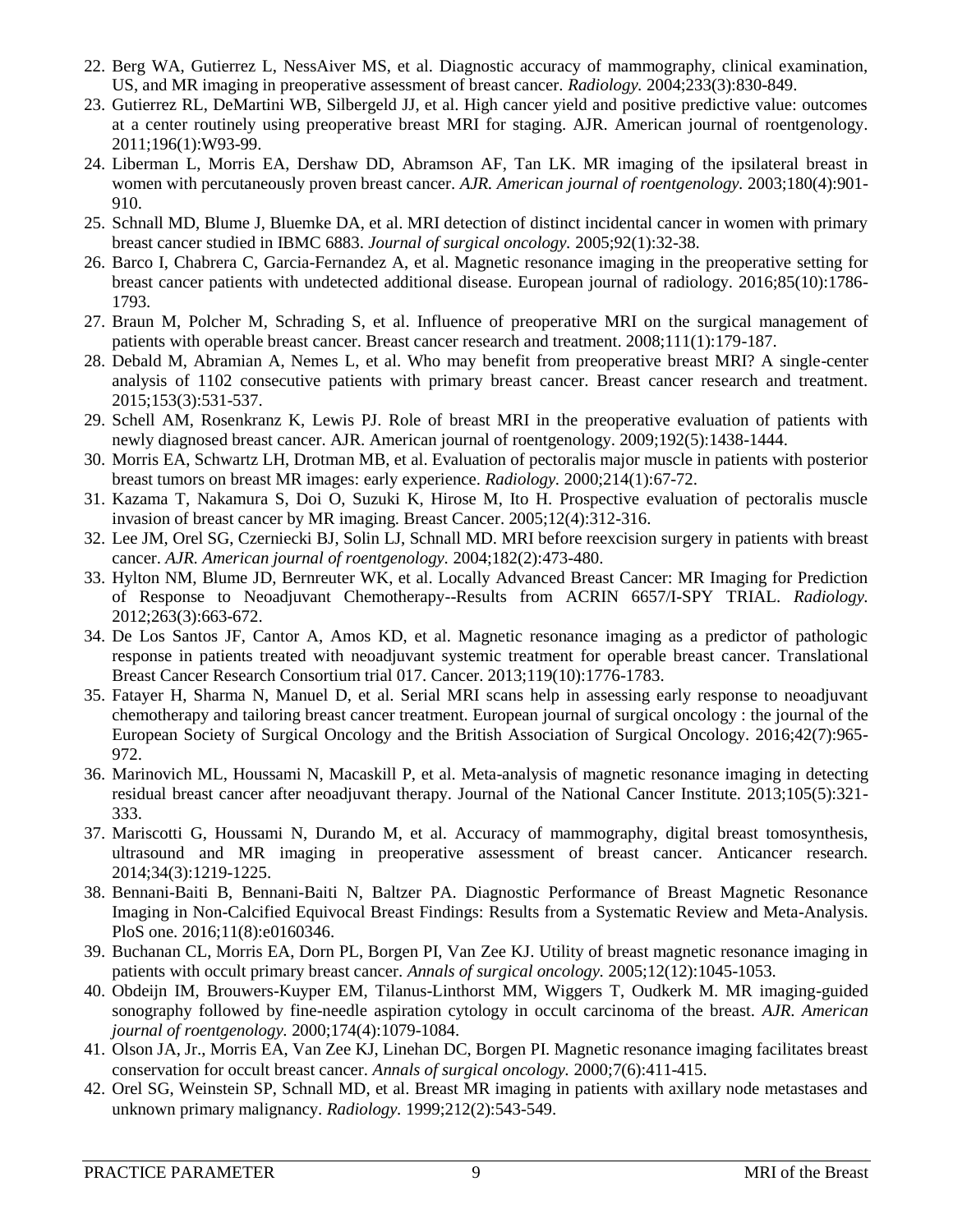- <span id="page-9-0"></span>43. Lee CH, Smith RC, Levine JA, Troiano RN, Tocino I. Clinical usefulness of MR imaging of the breast in the evaluation of the problematic mammogram. AJR. American journal of roentgenology. 1999;173(5):1323- 1329.
- 44. Moy L, Elias K, Patel V, et al. Is breast MRI helpful in the evaluation of inconclusive mammographic findings? AJR. American journal of roentgenology. 2009;193(4):986-993.
- 45. Oztekin PS, Kosar PN. Magnetic resonance imaging of the breast as a problem-solving method: to be or not to be? The breast journal. 2014;20(6):622-631.
- 46. Sardanelli F, Melani E, Ottonello C, et al. Magnetic resonance imaging of the breast in characterizing positive or uncertain mammographic findings. Cancer detection and prevention. 1998;22(1):39-42.
- 47. Spick C, Szolar DH, Preidler KW, Tillich M, Reittner P, Baltzer PA. Breast MRI used as a problem-solving tool reliably excludes malignancy. European journal of radiology. 2015;84(1):61-64.
- 48. Yau EJ, Gutierrez RL, DeMartini WB, Eby PR, Peacock S, Lehman CD. The utility of breast MRI as a problem-solving tool. *The breast journal.* 2011;17(3):273-280.
- 49. Giess CS, Chikarmane SA, Sippo DA, Birdwell RL. Clinical Utility of Breast MRI in the Diagnosis of Malignancy After Inconclusive or Equivocal Mammographic Diagnostic Evaluation. AJR. American journal of roentgenology. 2017:1-8.
- <span id="page-9-1"></span>50. Berger N, Luparia A, Di Leo G, et al. Diagnostic Performance of MRI Versus Galactography in Women With Pathologic Nipple Discharge: A Systematic Review and Meta-Analysis. AJR. American journal of roentgenology. 2017;209(2):465-471.
- <span id="page-9-2"></span>51. Chikarmane SA, Tai R, Meyer JE, Giess CS. Prevalence and Predictive Value of BI-RADS 3, 4, and 5 Lesions Detected on Breast MRI: Correlation with Study Indication. Academic radiology. 2017;24(4):435- 441.
- <span id="page-9-3"></span>52. Niell BL, Gavenonis SC, Motazedi T, et al. Auditing a breast MRI practice: performance measures for screening and diagnostic breast MRI. Journal of the American College of Radiology : JACR. 2014;11(9):883- 889.
- <span id="page-9-4"></span>53. D'Orsi CJ, Sickles EA, Mendelson EB, Morris EA et al. ACR BI-RADS® Atlas, Breast Imaging Reporting and Data System. Reston, VA: American College of Radiology;2013.
- <span id="page-9-6"></span>54. Grimm LJ, Soo MS, Yoon S, Kim C, Ghate SV, Johnson KS. Abbreviated screening protocol for breast MRI: a feasibility study. Academic radiology. 2015;22(9):1157-1162.
- <span id="page-9-7"></span>55. Harvey SC, Di Carlo PA, Lee B, Obadina E, Sippo D, Mullen L. An Abbreviated Protocol for High-Risk Screening Breast MRI Saves Time and Resources. Journal of the American College of Radiology : JACR. 2016;13(4):374-380.
- 56. Kuhl CK, Schrading S, Strobel K, Schild HH, Hilgers RD, Bieling HB. Abbreviated breast magnetic resonance imaging (MRI): first postcontrast subtracted images and maximum-intensity projection-a novel approach to breast cancer screening with MRI. Journal of clinical oncology : official journal of the American Society of Clinical Oncology. 2014;32(22):2304-2310.
- <span id="page-9-5"></span>57. Shellock FG, Spinazzi A. MRI safety update 2008: part 2, screening patients for MRI. *AJR. American journal of roentgenology.* 2008;191(4):1140-1149.
- 58. American College of Radiology. ACR manual on contrast media, v.10.3. 2016; Available at: https:/[/www.acr.org/Clinical-Resources/Contrast-Manual.](http://www.acr.org/Clinical-Resources/Contrast-Manual) Accessed December 14, 2016.
- <span id="page-9-10"></span>59. American College of Radiology. ACR practice parameter for performing and interpreting magnetic resonance imaging (MRI) 2017; Available at: https:/[/www.acr.org/-/media/ACR/Files/Practice-Parameters/MR-Perf-](http://www.acr.org/-/media/ACR/Files/Practice-Parameters/MR-Perf-Interpret.pdf)[Interpret.pdf.](http://www.acr.org/-/media/ACR/Files/Practice-Parameters/MR-Perf-Interpret.pdf) Accessed December 14, 2016.
- 60. Kanal E, Barkovich AJ, Bell C, et al. ACR guidance document on MR safe practices: 2013. Journal of magnetic resonance imaging : JMRI. 2013;37(3):501-530.
- <span id="page-9-8"></span>61. Shellock FG. Magnetic resonance safety update 2002: implants and devices. *Journal of magnetic resonance imaging : JMRI.* 2002;16(5):485-496.
- <span id="page-9-9"></span>62. Shellock FG, Crues JV. MR procedures: biologic effects, safety, and patient care. *Radiology.*  2004;232(3):635-652.
- <span id="page-9-11"></span>63. American College of Radiology. ACR–SIR practice parameter for sedation/analgesia 2015; Available at: https:/[/www.acr.org/-/media/ACR/Files/Practice-Parameters/Sed-Analgesia.pdf.](http://www.acr.org/-/media/ACR/Files/Practice-Parameters/Sed-Analgesia.pdf) Accessed December 14, 2016.
- <span id="page-9-12"></span>64. American College of Radiology. ACR practice parameter for communication of diagnostic imaging findings 2014; Available at: https:/[/www.acr.org/-/media/ACR/Files/Practice-Parameters/CommunicationDiag.pdf.](http://www.acr.org/-/media/ACR/Files/Practice-Parameters/CommunicationDiag.pdf) Accessed December 14, 2016.